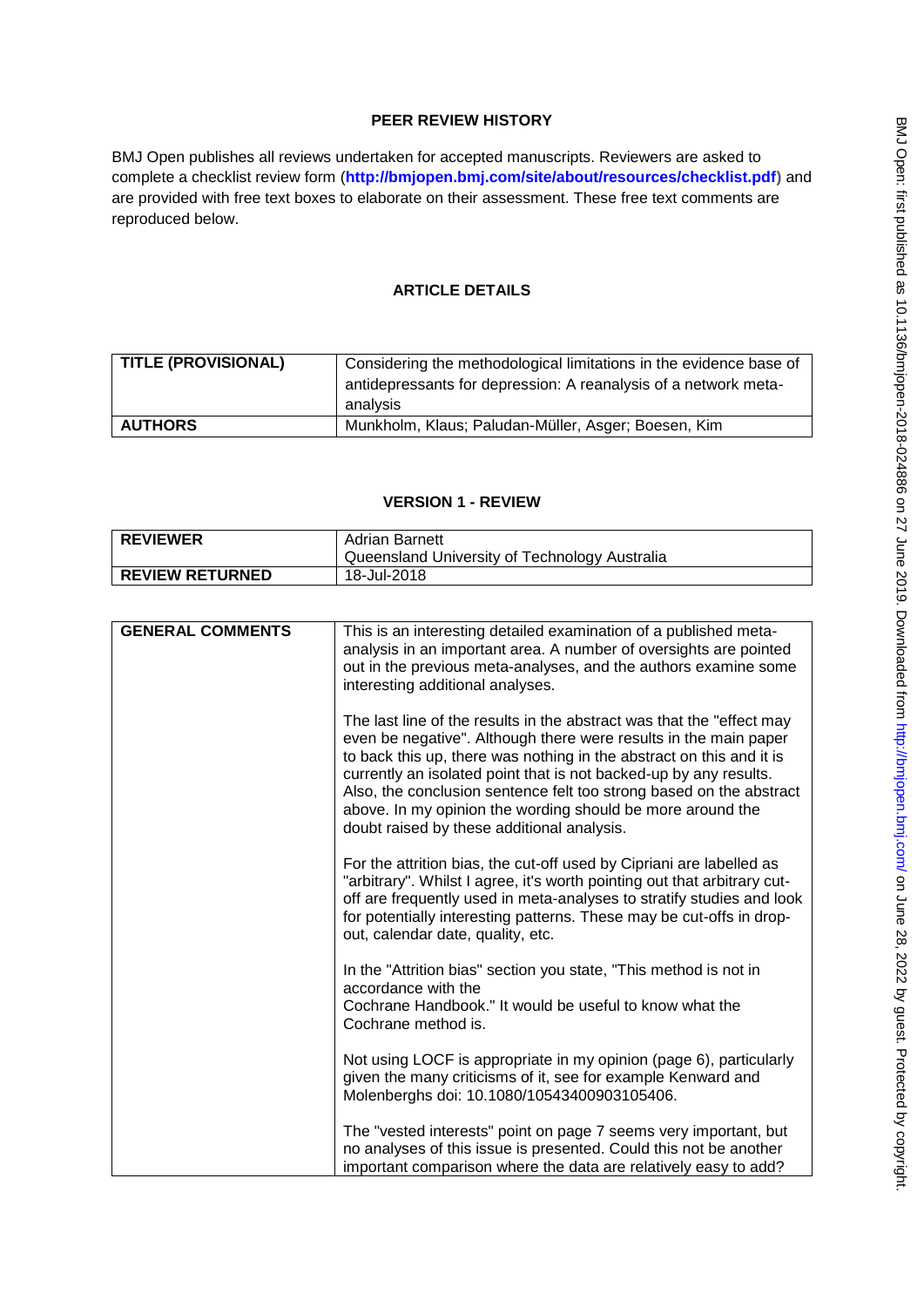| Similarly the issue of publication bias (page 7) seems very<br>important. Could you not present an analysis on this too?                                                                                                                                                                                                                                                                                                                                                                                                                                                                                                                                                                                                                                                                        |
|-------------------------------------------------------------------------------------------------------------------------------------------------------------------------------------------------------------------------------------------------------------------------------------------------------------------------------------------------------------------------------------------------------------------------------------------------------------------------------------------------------------------------------------------------------------------------------------------------------------------------------------------------------------------------------------------------------------------------------------------------------------------------------------------------|
| "Misleading" on page 13 is a strong word that implies deliberate<br>actions on behalf of the original authors. However, it is possible<br>that the original authors had simply not considered the points<br>made in this paper. Many meta-analyses are poorly done, and<br>there has been lots of research on how meta-analyses are poorly<br>executed, poorly reported, and key assumptions are often<br>overlooked.                                                                                                                                                                                                                                                                                                                                                                           |
| Minor comments<br>- Abstract, This sentence needs more explanation: "The certainty<br>of evidence for placebo-controlled comparisons should be very<br>low." Also, I would spell out the acronym ML in the next sentence.<br>- New paragraph, page 6, line 20, starting "In total". I was getting<br>a little confused between the outcomes of the meta-analysis and<br>the outcomes of the trials.<br>- Page 6, line 40, in terms of the difference in attrition rates, was<br>this because of a difference in the times examined, perhaps<br>looking at early versus late follow-ups?<br>- Can you share the data as a supplement in CSV or Excel format<br>showing exactly how you categorised each study in terms of<br>attrition?                                                          |
| - Page 7, line 12, how was "moderate" bias defined? Also,<br>although none of these methods are supported by "empirical<br>evidence", it does have some face validity, in terms of examining a<br>dose-response like relationship between greater bias and a<br>difference mean treatment difference (if that's what Cipriani et al<br>did). It's shocking that only one trial out of the hundreds was<br>classified as "low risk of bias".<br>- Page 7, line 43, add "likely" before "highly inflated"?<br>- Page 10, line 30, is just one criteria enough to say that patients<br>would prefer the placebo?<br>- Page 12, first discussion paragraph, when you mention the<br>potentially negative effect, it would be worth linking this back to the<br>specific evidence you have for this. |

| <b>REVIEWER</b>        | Jake Olivier<br>School of Mathematics and Statistics University of New South<br>Wales Sydney, Australia |
|------------------------|---------------------------------------------------------------------------------------------------------|
| <b>REVIEW RETURNED</b> | 31-Jul-2018                                                                                             |

| <b>GENERAL COMMENTS</b> | The manuscript is a criticism of a recent network meta-analysis of<br>studies of antidepressants used to treat depression. Some of the<br>criticisms seem quite valid; however, I found it difficult to separate<br>out objective criticisms from the authors' opinions. I think the<br>general tone of the paper could be made from a more objective<br>point of view and I think the authors should get to their main points<br>earlier in the paper. Those who are agnostic to this topic, like<br>myself, are likely to be more convinced of the validity of the<br>criticisms when presented in a neutral tone.<br>From my reading of the manuscript, the most convincing<br>arguments are: |
|-------------------------|--------------------------------------------------------------------------------------------------------------------------------------------------------------------------------------------------------------------------------------------------------------------------------------------------------------------------------------------------------------------------------------------------------------------------------------------------------------------------------------------------------------------------------------------------------------------------------------------------------------------------------------------------------------------------------------------------|
|                         | (1) Previous meta-analysis found similar improvements in<br>symptom scores, but concluded benefits were doubtful.                                                                                                                                                                                                                                                                                                                                                                                                                                                                                                                                                                                |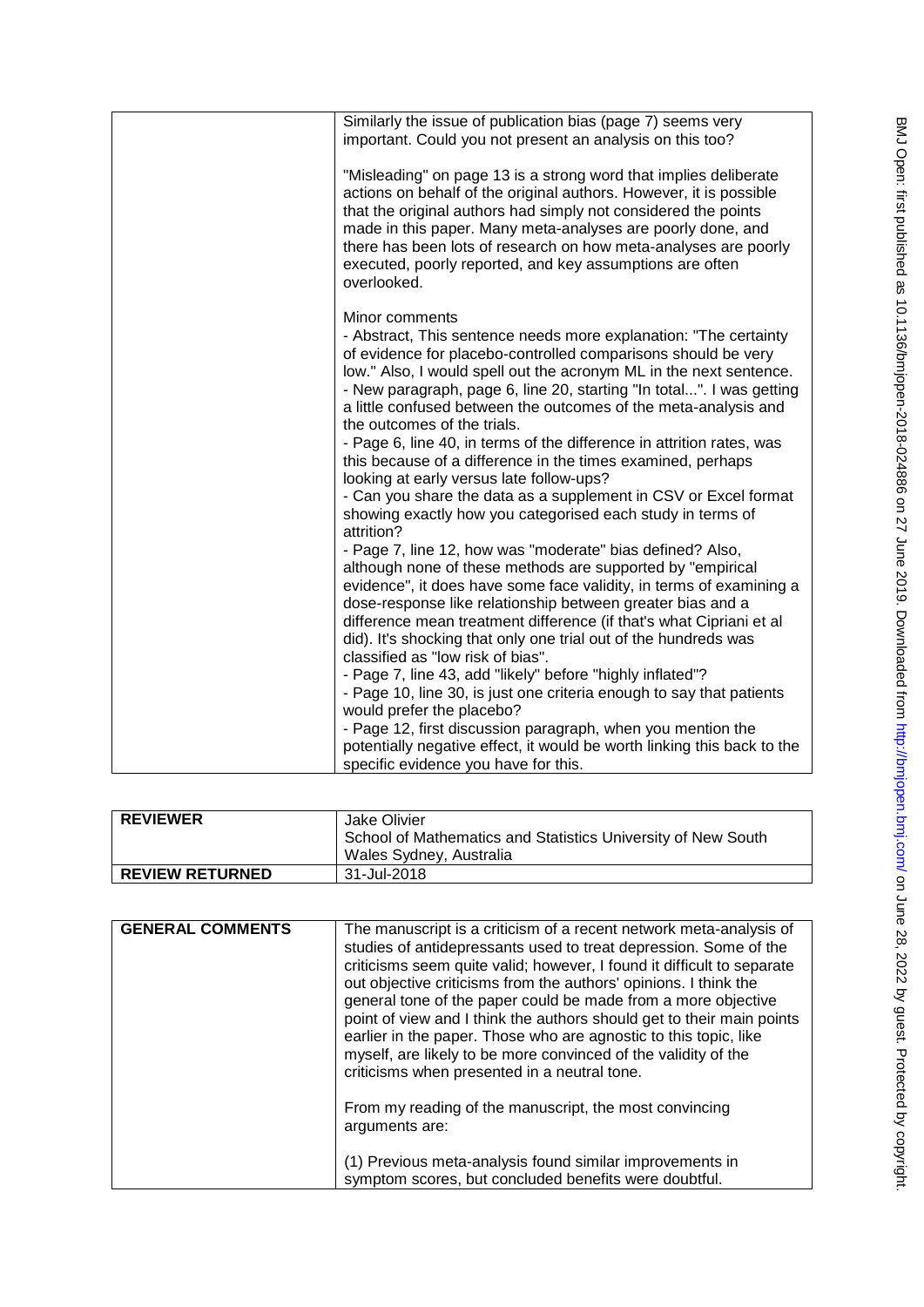| (2) The methods for assessing bias used by Cipriani and<br>colleagues have not been "supported by empirical evidence". That<br>is, they made decisions that affected their analysis that are not<br>widely accepted. This is problematic if different decisions of at<br>least equal validity yield different results.                                                                                                                                                                                                                                                                                                                                                       |
|------------------------------------------------------------------------------------------------------------------------------------------------------------------------------------------------------------------------------------------------------------------------------------------------------------------------------------------------------------------------------------------------------------------------------------------------------------------------------------------------------------------------------------------------------------------------------------------------------------------------------------------------------------------------------|
| (3) The effect sizes differed whether the trial had a placebo run-in<br>or whether it was published. I find this argument to be the most<br>convincing as publication bias is a well-known issue in drug trials.                                                                                                                                                                                                                                                                                                                                                                                                                                                             |
| Other issues:                                                                                                                                                                                                                                                                                                                                                                                                                                                                                                                                                                                                                                                                |
| What do the authors mean by pairwise meta-analysis? Was a<br>meta-analysis performed for published studies and unpublished<br>studies separately? Why not fit a meta-regression model with<br>placebo run in (yes/no) and published (yes/no) as moderators? I<br>think this better addresses the authors concerns.                                                                                                                                                                                                                                                                                                                                                           |
| Can the authors define their standardised mean difference? Note<br>that (mean1 - mean2)/sd is a biased estimator (I think this is in<br>Hedges meta-analysis book). I think the R metafor package uses<br>the unbiased estimator. Also, why not use maximum likelihood or<br>restricted maximum likelihood for the meta-analysis model?                                                                                                                                                                                                                                                                                                                                      |
| The original study did a network meta-analysis, which I assume, is<br>because there were 21 different antidepressants. They aren't all<br>the same and would presumably have different levels of<br>effectiveness and negative effects. It is unclear how this was<br>accounted for in the re-analysis. A simple meta-analysis would<br>assume all 21 antidepressants were essentially the same.                                                                                                                                                                                                                                                                             |
| I found it hard to follow the criticisms regarding risk of bias. Can<br>the authors provide a summary table of what Cipriani reported,<br>what the authors found using Cipriani's definitions, and how the<br>authors believe the studies should have been rated. Some of this<br>appears to be in the appendix, but I think it needs to be made clear<br>towards the beginning of the paper. It's also unclear what type of<br>bias is being assessed. For example, are assessments under the<br>section "Selective outcome reporting" types of reporting bias?                                                                                                             |
| Although I have a lot of respect for the Cochrane Collaboration,<br>not every journal or researcher adheres to their recommendations.<br>I think it's a stretch to present the Cochrane Handbook as the<br>"standard" for systematic reviews. It's clearly of very high quality<br>and it's reasonable to compare, for example, GRADE versus what<br>Cirpriani did. And, I think the authors have made their point that<br>the Cipriani systematic review would not have met the Cochrane<br>publication standards. But, I don't think it's correct to presume<br>Cipriani should have followed the Cochrane Handbook or that The<br>Lancet should have made them follow it. |
| Is Table 1 really a table? It seems like subsections and text to me.                                                                                                                                                                                                                                                                                                                                                                                                                                                                                                                                                                                                         |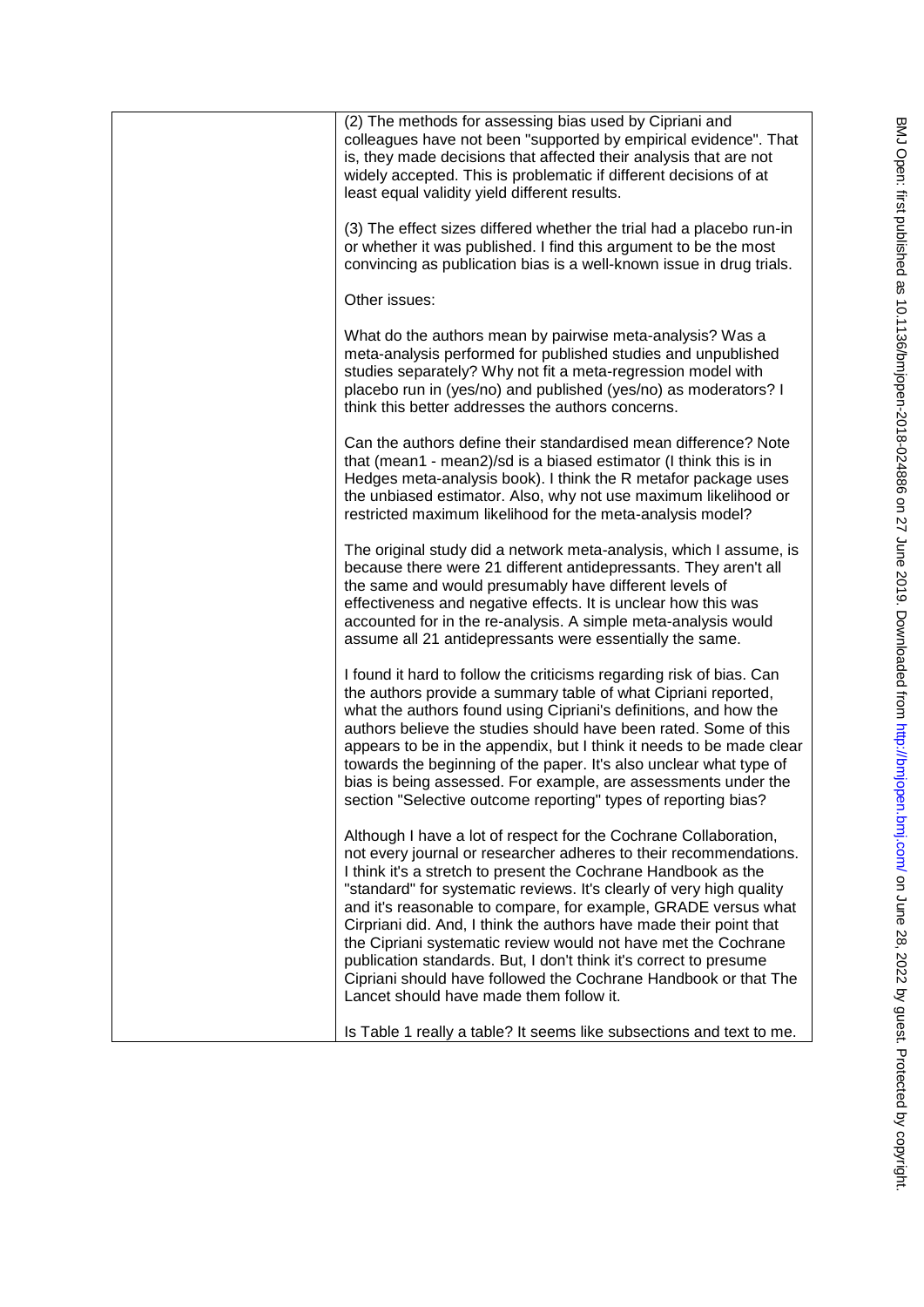# **VERSION 1 – AUTHOR RESPONSE**

Reviewer(s)' Comments to Author:

Reviewer: 1

Reviewer Name: Adrian Barnett

Institution and Country: Queensland University of Technology, Australia

Please state any competing interests or state 'None declared': None declared

Please leave your comments for the authors below

This is an interesting detailed examination of a published meta-analysis in an important area. A number of oversights are pointed out in the previous meta-analyses, and the authors examine some interesting additional analyses.

The last line of the results in the abstract was that the "effect may even be negative". Although there were results in the main paper to back this up, there was nothing in the abstract on this and it is currently an isolated point that is not backed-up by any results. Also, the conclusion sentence felt too strong based on the abstract above. In my opinion the wording should be more around the doubt raised by these additional analysis.

Response: Thank you for these valuable comments. We have deleted the mentioning of a possible negative effect of antidepressants from the abstract and also from the manuscript .

Regarding the abstract's conclusion, we have revised the wording to better reflect the uncertainty as pointed out by the reviewer. It now reads: "The evidence does not support definitive conclusions regarding the benefits of antidepressants for depression in adults. It is unclear whether antidepressants are more efficacious than placebo."

For the attrition bias, the cut-off used by Cipriani are labelled as "arbitrary". Whilst I agree, it's worth pointing out that arbitrary cut-off are frequently used in meta-analyses to stratify studies and look for potentially interesting patterns. These may be cut-offs in drop-out, calendar date, quality, etc.

Response: Thank you for this comment. We agree that arbitrary categories are (too) often used in research without any scientific or empirical justification, including in meta-analyses. Here, we are specifically wording a concern that their method of defining the "arbitrary cut-offs" in the attrition bias assessment was not in accordance with the Cochrane Handbook, although this was explicitly stated by the authors. We apologise for not clearly describing that one of the purposes of our evaluation of Cipriani et al.'s risk of bias assessment was to assess whether they had indeed followed the Cochrane Handbook as stated. We have added this information to the methods section, p. 5: "We evaluated whether Cipriani et al.'s risk of bias assessments were in accordance with the Cochrane Handbook, $3$  as stated by the authors.<sup>2</sup> Where the approach differed we compared the risk of bias assessment by Cipriani et al.<sup>2</sup> with our reassessment following the Cochrane Handbook.<sup>3"</sup>

In the "Attrition bias" section you state, "This method is not in accordance with the Cochrane Handbook." It would be useful to know what the Cochrane method is.

Response: We are thankful for this suggestion and we have now added more information regarding the method recommended in the Cochrane Handbook to the section, p. 6: "This method is not in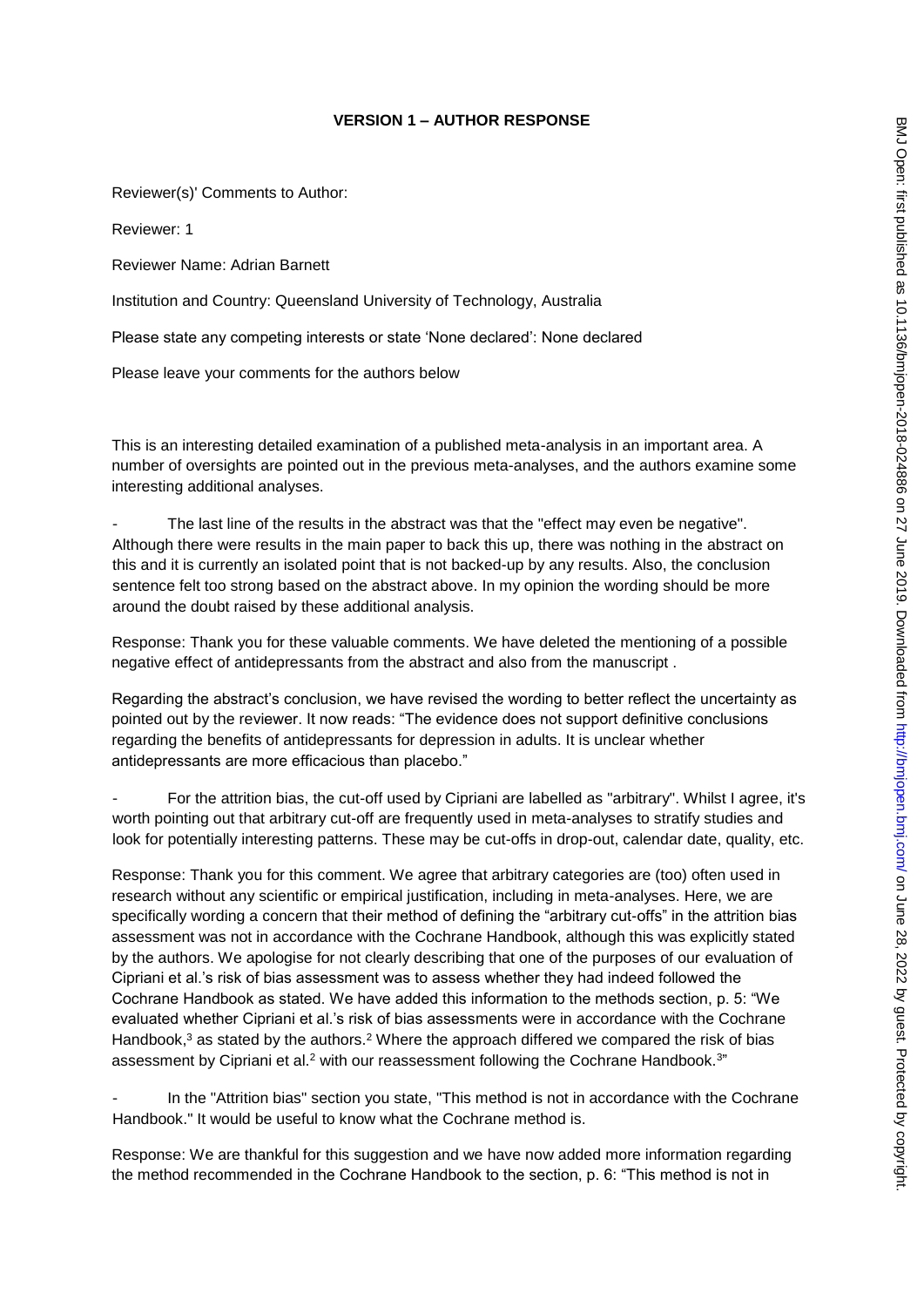accordance with the Cochrane Handbook, which emphasises that it is not possible to formulate a simple rule for judging a study to be at low or high risk of attrition bias in that the risk of bias depends on several factors.<sup>3</sup> Further, the authors did not consider the reasons for dropout, although this is also recommended by the Cochrane Handbook.<sup>3</sup> "

Not using LOCF is appropriate in my opinion (page 6), particularly given the many criticisms of it, see for example Kenward and Molenberghs doi: 10.1080/10543400903105406.

Response: We agree with the peer-reviewer that the LOCF method is inappropriate. Cipriani et al. also considered the LOCF method inappropriate and, in keeping with their own arbitrary cut-offs for dropout, the use of LOCF should have led to many more trials being rated at high risk of attrition bias, than actually ended up being rated at high risk. We have added information to this section to make this apparent discrepancy more clear, p. 6: "Cipriani et al. characterised the last observation carried forward (LOCF) method as inappropriate,<sup>4</sup> but they did not provide data on the used imputation method in the included trials. We were therefore not able to apply Cipriani et al.'s categorisations in our reassessment of the attrition bias."

The "vested interests" point on page 7 seems very important, but no analysis of this issue is presented. Could this not be another important comparison where the data are relatively easy to add?

Response: Thank you for this suggestion. We very much agree that such an analysis could be interesting. We have conducted the suggested analysis and included the results in the section of "Other bias domain",

p. 7: "We explored whether industry sponsorship was associated with larger effect estimates, by performing random effects meta-analyses of the placebo-controlled trials according to sponsorship using the categorisation by Cipriani et al. (S1 Appendix). We found a lower effect size in trials categorised as "sponsored" (SMD of 0.27 (95% CI: 0.25 to 0.30, 341 comparisons, 207 trials)) than in trials categorised as

"unclear" (SMD of 0.39 (95% CI: 0.25 to 0.52, 12 comparisons, 10 trials)) and "not sponsored" (SMD of 0.41 (95% CI: 0.31 to 0.52, 37 comparisons, 36 trials) (p=0.005 for the difference between the three estimates) (Table 1)."

We have added a discussion of these results to the discussion section, p. 13: "There are also some limitations to our sponsorship subgroup analysis: In contrast to previous findings on the impact of sponsorship,<sup>5</sup> our analysis showed that industry-sponsored trials reported a lower effect estimate of antidepressants compared to placebo than non-industry sponsored trials on investigator-rated depression symptom scales. However, there were important differences between the two subgroups that likely contributed to the observed difference (S1 Figure): Non-industry sponsored trials were smaller and older than industry sponsored trials and almost all of the non-industry sponsored trials were published." We have also added a table (Table 1) with the results of our meta-analyses.

- Similarly, the issue of publication bias (page 7) seems very important. Could you not present an analysis on this too?

Response: The issue of publication is indeed very important. We conducted a meta-analysis on this and apologise that this was not entirely clear from the manuscript. We have now rephrased the particular section in the manuscript in order to better describe this, p. 8: "We did a random effects meta-analysis of the placebo comparisons according to publication status and found that the average effect size was lower in unpublished studies (SMD 0.15 (95% CI: 0.11 to 0.19, 96 comparisons, 57 trials)) than in published studies (SMD 0.33 (95% CI: 0.30 to 0.35, 294 comparisons, 196 trials) (p<0.0001 for difference between the two estimates) (Table 1)."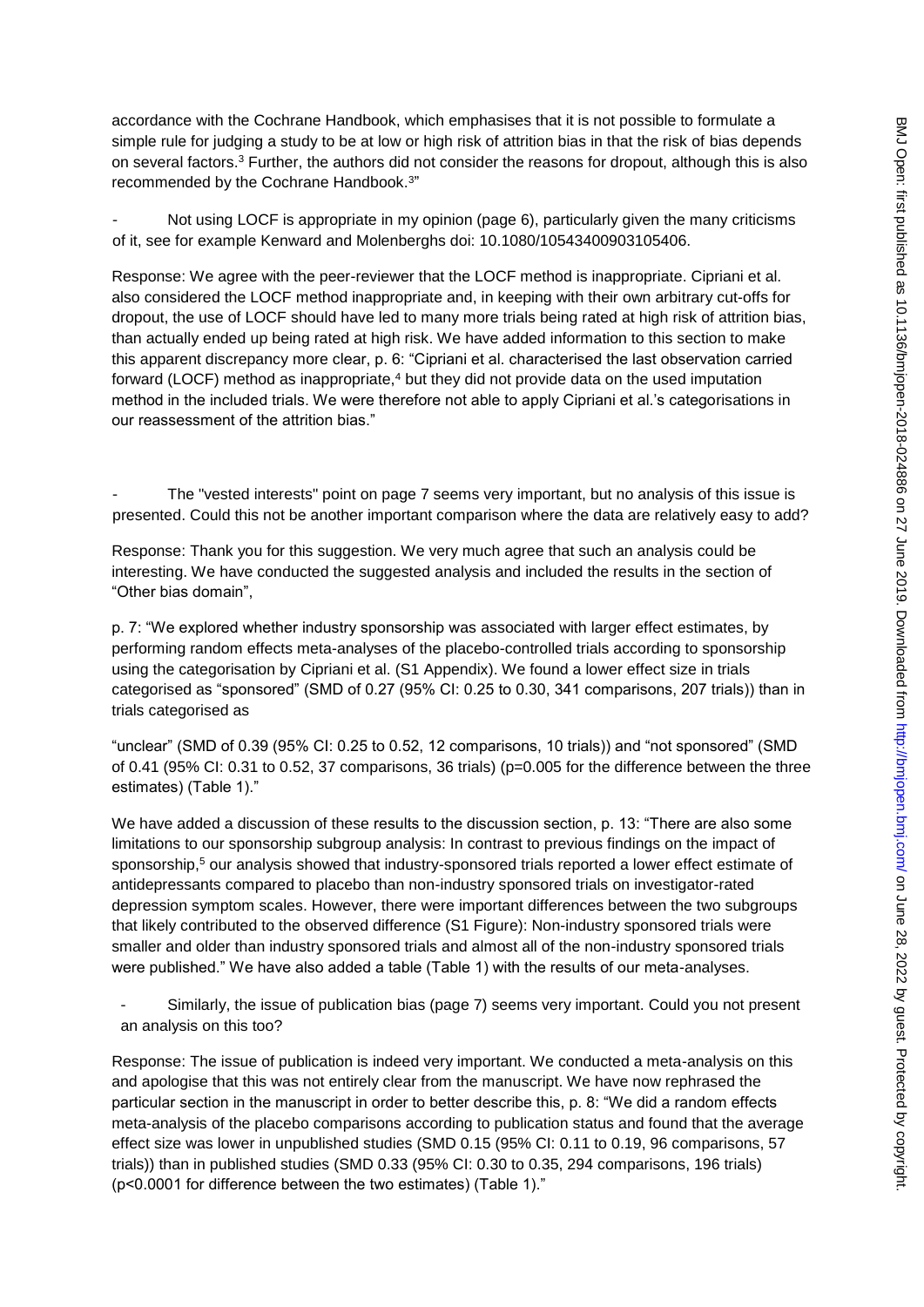- "Misleading" on page 13 is a strong word that implies deliberate actions on behalf of the original authors.

However, it is possible that the original authors had simply not considered the points made in this paper. Many meta-analyses are poorly done, and there has been lots of research on how metaanalyses are poorly executed, poorly reported, and key assumptions are often overlooked.

Response: Thank you for this consideration of the wording of this part of the manuscript. We revised this part of the discussion section and deleted the word 'misleading'. The section now reads, p. 13: "Our results highlight that the many hundreds of placebo-controlled trials of antidepressants have not addressed the most important, patient-relevant questions regarding antidepressants' benefits and harms. Although this has been known for years, $6$  it has not led to changes in research practice. Erroneous conclusions that antidepressants are efficacious for depression have the effect that they may prevent people suffering from depression from seeking other solutions to alleviate their condition, such as psychotherapy and dealing with psychosocial stressors, and they may stall funding and research of such treatment modalities. Importantly, such conclusions may also lead to a loss of interest in providing a better evidence base to determine the true clinical value of antidepressants."

#### Minor comments

- Abstract, This sentence needs more explanation: "The certainty of evidence for placebocontrolled comparisons should be very low." Also, I would spell out the acronym ML in the next sentence.

Response: Thank you for this comment. We have taken the opportunity to provide more explanation in the abstract: "The certainty of the evidence for the placebo-controlled comparisons according to GRADE should be very low due to a high risk of bias, indirectness, and publication bias." Additionally, we have spelled out all the acronyms in the abstract.

New paragraph, page 6, line 20, starting "In total...". I was getting a little confused between the outcomes of the meta-analysis and the outcomes of the trials.

Response: We apologise that this distinction was not clear from the manuscript. We have rephrased the two relevant sentences in the section, which now read, p. 7: "According to our analyses the review's three secondary outcomes of dropouts due to adverse events, depression symptoms measured on depression symptom scales, and 'remission rates' were not reported in 93 (18 %) trials, 98 (19%) trials, and 71 (14 %) trials, respectively. We found that a total of 182 (35%) trials did not report at least one primary or secondary outcome and, following the recommendation by the Cochrane Handbook to consider all relevant outcomes, these trials should probably have been rated as high risk of bias.<sup>3"</sup>

Page 6, line 40, in terms of the difference in attrition rates, was this because of a difference in the times examined, perhaps looking at early versus late follow-ups?

Response: Thank you for raising this issue regarding different attrition rates between the treatment arms. It would indeed be relevant to investigate when the dropout occurs; however, these data were not available in the Cipriani et al. data files or in their appendices. This information was most probably not reported in the original trial publications either and it would likely require access to the clinical study reports or the individual patient data to obtain this information.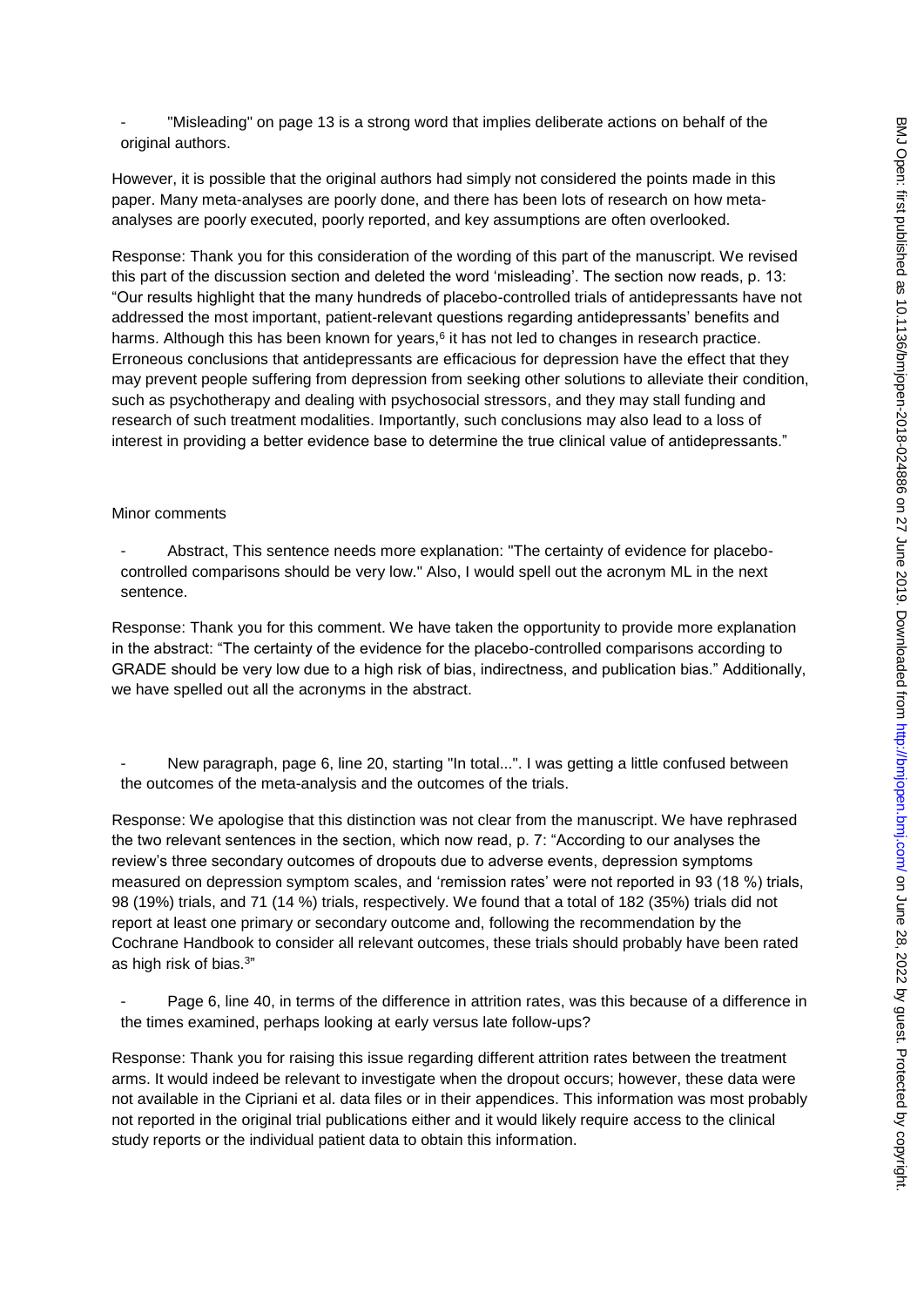Can you share the data as a supplement in CSV or Excel format showing exactly how you categorised each study in terms of attrition?

Response: Because Cipriani et al. did not provide information on the imputation method used in each trial as part of their dataset, we were not able to apply their criteria for attrition bias assessments in our own categorisation. We have now clarified this, p. 6: "Cipriani et al. characterised the last observation carried forward (LOCF) method as inappropriate,<sup>4</sup> but they did not provide data on the used imputation method in the included trials. We were therefore not able to apply Cipriani et al.'s categorisations in our reassessment of the attrition bias."

The absolute dropout rates that we refer to in our own calculation of the "unbalanced" dropout rates between the arms, using the cut-offs defined by Cipriani et al., are part of the online data we make available with the article on the Open Science Framework database (please see data sharing section of the manuscript for a link to the data).

Page 7, line 12, how was "moderate" bias defined? Also, although none of these methods are supported by "empirical evidence", it does have some face validity, in terms of examining a doseresponse like relationship between greater bias and a difference mean treatment difference (if that's what Cipriani et al did). It's shocking that only one trial out of the hundreds was classified as "low risk" of bias".

Response: We agree with the reviewer that the lack of trials that are of low risk of bias is a very important point and it emphasises the importance of using transparent and valid methods for the assessment of the overall risk of bias. In response to the reviewer's suggestion, we have added a description of the criteria for the overall risk of bias assessment used by Cipriani et al., including their definition of "moderate" risk of bias, p. 8: "They classified the trials as low risk of bias if none of the domains assessed were rated as high risk of bias and three or less were rated as unclear risk; moderate if one domain was rated as high risk of bias or none were rated as high risk of bias but four or more were rated as unclear risk; and all other cases were rated as high risk of bias.<sup>2</sup> This approach is similar to using scales that add up scores for multiple items to produce a total, which is discouraged in the Cochrane Handbook.<sup>3</sup> The Handbook instead recommends an overall qualitative assessment considering the relative importance of different domains.<sup>3</sup> "

Page 7, line 43, add "likely" before "highly inflated"?

Response: Thank you for this suggestion. We have changed the sentence, which now reads, p. 8: "This indicates that the reported effect sizes by Cipriani et al. $2$  are likely inflated due to publication bias."

Page 10, line 30, is just one criteria enough to say that patients would prefer the placebo?

Response: Thank you for this comment. The measure of total dropouts is a pragmatic measure of the balance between benefits and harms by a drug as weighed by the participants. However, during the revision we have deleted the sentence entirely.

Page 12, first discussion paragraph, when you mention the potentially negative effect, it would be worth linking this back to the specific evidence you have for this.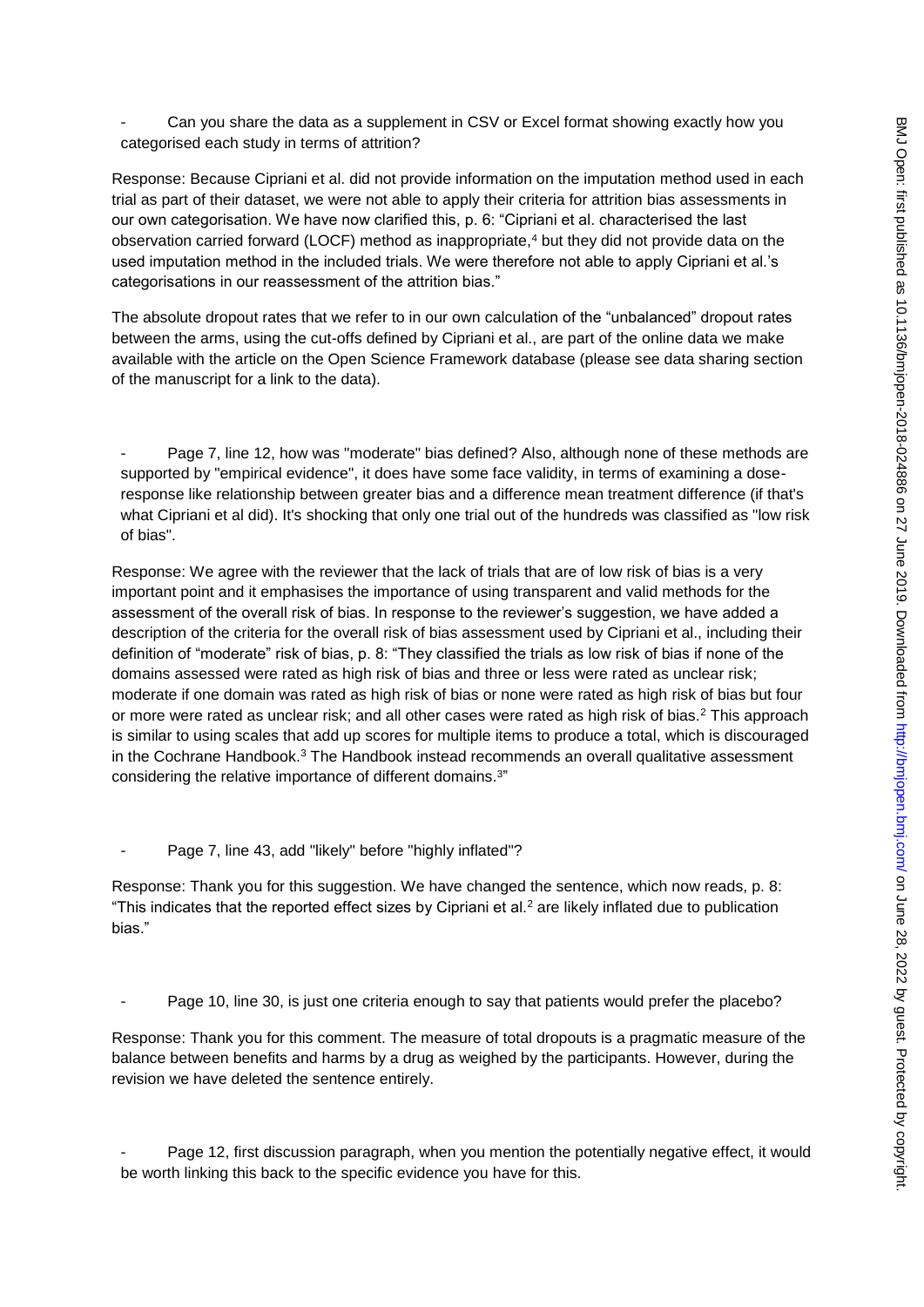Response: Thank you for this comment. We have deleted the mentioning of a negative effect in the manuscript. The concluding sentence of the first paragraph of the discussion section therefore now reads, p. 12: "Taken together, the evidence does not support definitive conclusions regarding the efficacy of antidepressants for depression in adults, including whether they are more efficacious than placebo for depression."

Reviewer: 2

Reviewer Name: Jake Olivier

Institution and Country: School of Mathematics and Statistics, University of New South Wales, Sydney, Australia

Please state any competing interests or state 'None declared': None declared

Please leave your comments for the authors below

The manuscript is a criticism of a recent network meta-analysis of studies of antidepressants used to treat depression. Some of the criticisms seem quite valid; however, I found it difficult to separate out objective criticisms from the authors' opinions. I think the general tone of the paper could be made from a more objective point of view and I think the authors should get to their main points earlier in the paper. Those who are agnostic to this topic, like myself, are likely to be more convinced of the validity of the criticisms when presented in a neutral tone.

Response: Thank you for these valuable comments. With this in mind, we have taken the opportunity to make alterations to the manuscript throughout in order to clearly communicate in which instances our statements are subjective and also to communicate our findings in a neutral and balanced tone.

- From my reading of the manuscript, the most convincing arguments are:

(1) Previous meta-analysis found similar improvements in symptom scores, but concluded benefits were doubtful.

(2) The methods for assessing bias used by Cipriani and colleagues have not been "supported by empirical evidence". That is, they made decisions that affected their analysis that are not widely accepted. This is problematic if different decisions of at least equal validity yield different results.

(3) The effect sizes differed whether the trial had a placebo run-in or whether it was published. I find this argument to be the most convincing as publication bias is a well-known issue in drug trials.

Response: Thank you for these comments. We agree that these are some of the most important findings.

#### Other issues:

- What do the authors mean by pairwise meta-analysis? Was a meta-analysis performed for published studies and unpublished studies separately? Why not fit a meta-regression model with placebo run in (yes/no) and published (yes/no) as moderators? I think this better addresses the authors concerns.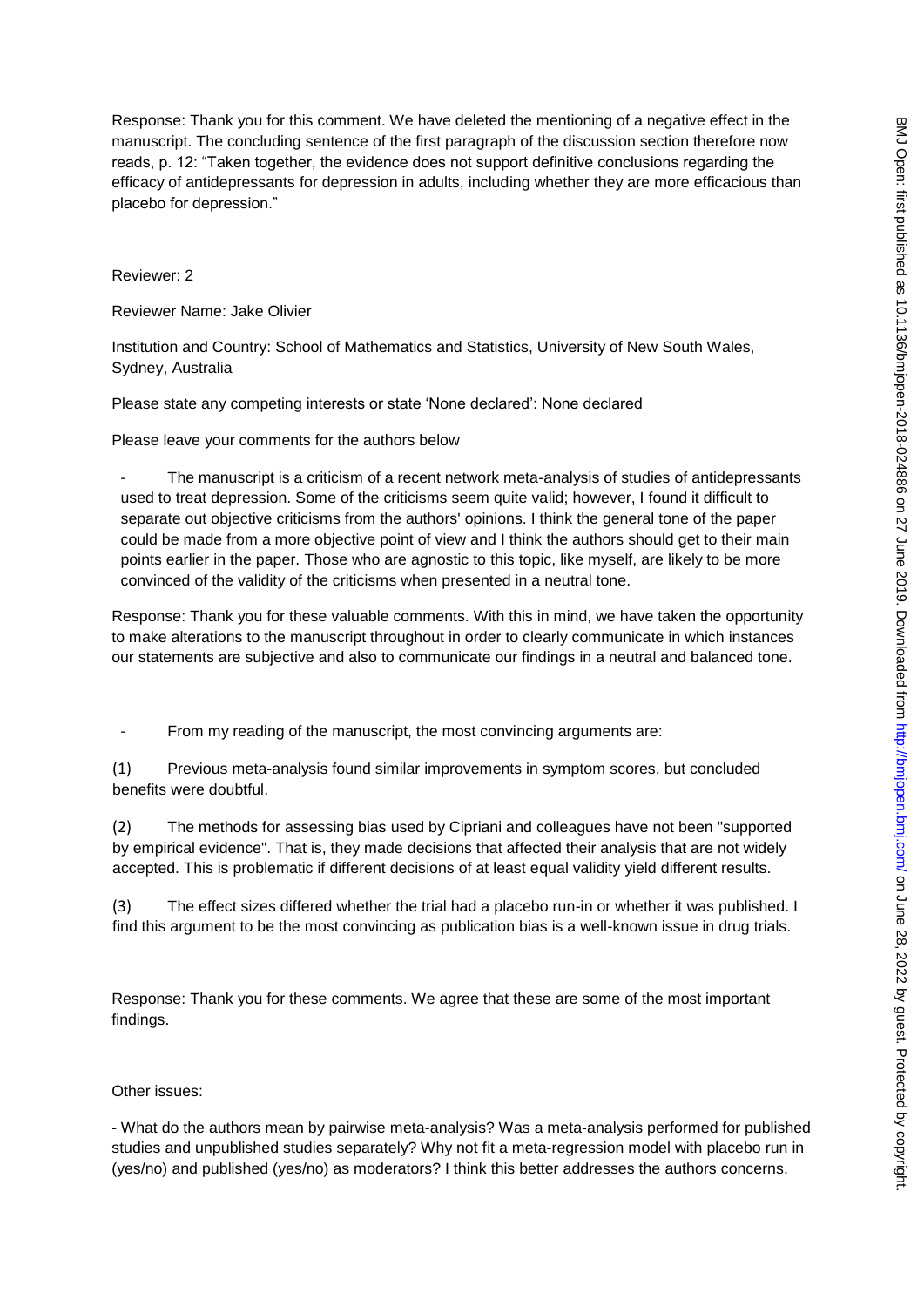Response: Thank you for these comments and suggestions. We refer to pairwise meta-analysis as metaanalyses that involve direct comparisons, in contrast to network meta-analysis that involves indirect comparisons of multiple agents. Regarding our subgroup analysis according to publication status, a subgroup analysis may be more intuitively communicated for categorical moderators with only two or three variables than a meta-regression model and we have therefore chosen this method. Furthermore, a meta-regression model, as proposed by the peer-reviewer, yields identical results, as seen from the output below (R output of meta-regression model with publication status as a moderator variable).

Mixed-Effects Model (k = 390; tau^2 estimator: SJ)

tau^2 (estimated amount of residual heterogeneity):  $0.03$  (SE = 0.00)

tau (square root of estimated tau^2 value): 0.19 I^2 (residual heterogeneity / unaccounted variability): 57.33%

H^2 (unaccounted variability / sampling variability): 2.34

R^2 (amount of heterogeneity accounted for): 10.24%

Test for Residual Heterogeneity:

 $QE(df = 388) = 581.79$ , p-val < .01

Test of Moderators (coefficient(s) 2):

 $F(df1 = 1, df2 = 388) = 46.55$ , p-val < .01

Model Results:

estimate se tval pval ci.lb ci.ub intrcpt -0.33 0.01 -26.36 <.01 -0.35 -0.30 \*\*\* publication\_statusunpublished 0.18 0.03 6.82 <.01 0.13 0.23 \*\*\* --- Signif. codes: 0 '\*\*\*' 0.001 '\*\*' 0.01 '\*' 0.05 '.' 0.1 ' ' 1

Can the authors define their standardised mean difference? Note that (mean1 - mean2)/sd is a biased estimator (I think this is in Hedges meta-analysis book). I think the R metafor package uses the unbiased estimator. Also, why not use maximum likelihood or restricted maximum likelihood for the meta-analysis model?

Response: We apologise for not specifying our estimator of standardised mean difference. We did indeed use the bias corrected Hedges' g and have added this information to the methods section, p. 5: "We used the statistical software R (version 3.4.3) for random effects meta-analyses based on the inverse variance method and calculated effect sizes as standardised mean differences (SMD) as Hedges' g with corresponding 95% confidence intervals (95% CI)."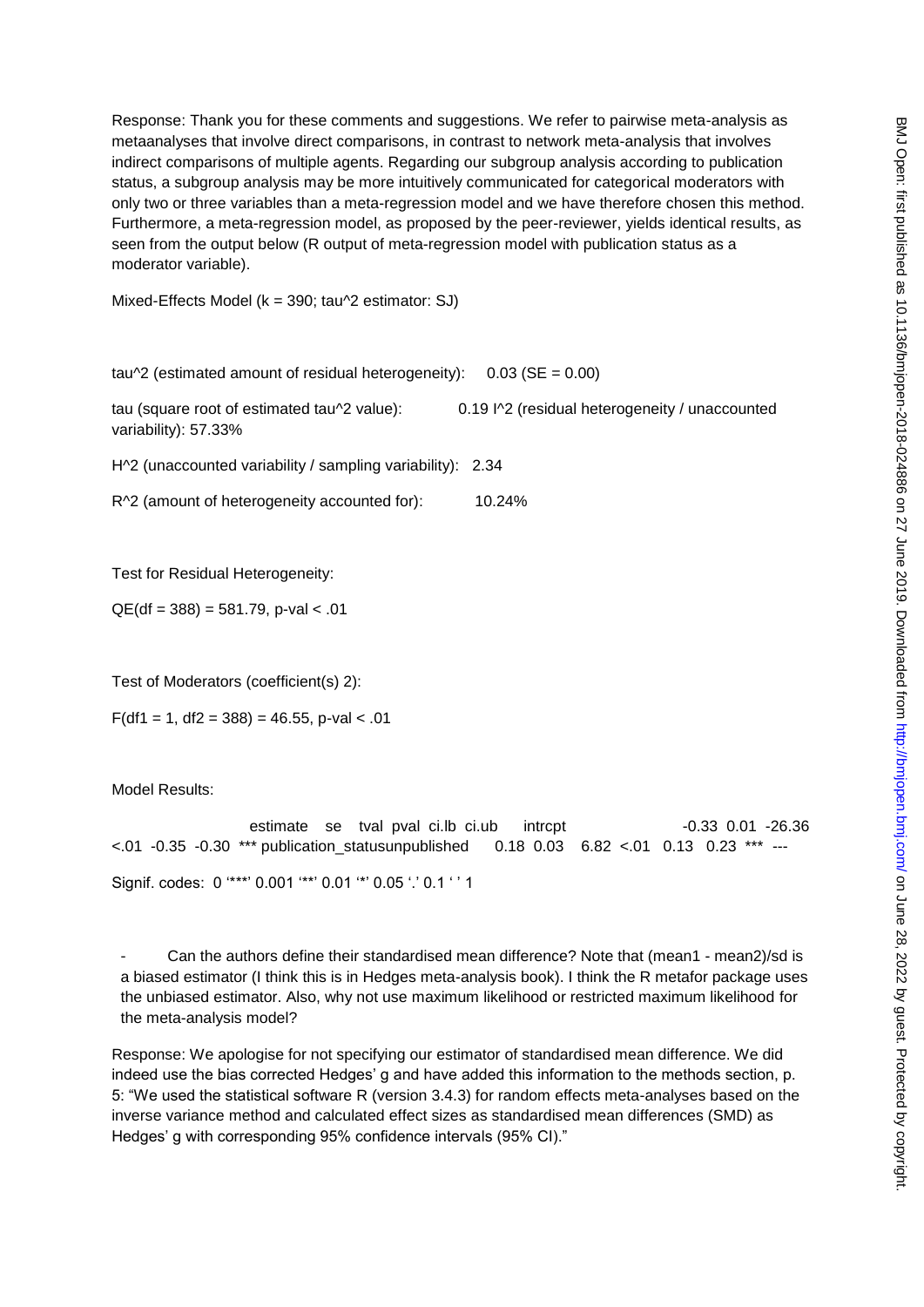With regards to the estimator of between-study variance, we used the Hartung-Knapp-Sidik-Jonkman (HKSJ) approach because it results in fewer type I errors than the DerSimonian and Laird approach. There are a number of possible estimators, among which is the REML approach; however, given previous recommendations we used the HKSJ method.<sup>7</sup>

The original study did a network meta-analysis, which I assume, is because there were 21 different antidepressants. They aren't all the same and would presumably have different levels of effectiveness and negative effects. It is unclear how this was accounted for in the re-analysis. A simple meta-analysis would assume all 21 antidepressants were essentially the same.

Response: Thank you for noting this issue of analysing the combined data for all antidepressants. There may indeed be differences in the benefits and harms of the included drugs. We did provide an overall effect size for the combined group of antidepressants versus placebo as an SMD and as a mean difference measured on the 17-item Hamilton depression rating scale, as Cipriani et al.<sup>2</sup> similarly did for their continuous outcome measure (SMD). Our analyses showed that the heterogeneity for those analyses was relatively low, with an  $l^2$  of 40% and 27%, respectively. However, our focus was to investigate how flaws impact the apparent effect size for antidepressants and these are likely relevant to all of the antidepressants. Most importantly though, the outcomes that could help identifying the clinically relevant differences between the drugs were not assessed by Cipriani et al, such as the drugs' actual harms, serious adverse events, participant-rated symptom scales, and quality of life. Furthermore, the basic underlying assumptions for including studies in a single pair-wise meta-analysis are not different than in a network meta-analysis.

I found it hard to follow the criticisms regarding risk of bias. Can the authors provide a summary table of what Cipriani reported, what the authors found using Cipriani's definitions, and how the authors believe the studies should have been rated. Some of this appears to be in the appendix, but I think it needs to be made clear towards the beginning of the paper. It's also unclear what type of bias is being assessed. For example, are assessments under the section "Selective outcome reporting" types of reporting bias?

Response: Thank you for raising these important issues. We apologise for not making our results regarding the risk of bias assessments sufficiently clear. We have restructured the section, so that it follows the order of the risk of bias domains outlined in the Cochrane Handbook and we have provided an introductory description of the types of bias assessed within the individual domains, p. 5: "The specific domains (and type of bias) assessed were sequence generation (selection bias), allocation sequence concealment (selection bias), blinding of participants and personnel (performance bias), blinding of outcome assessment (detection bias), incomplete outcome data (attrition bias), selective outcome reporting (reporting bias), and other potential sources of bias.<sup>3"</sup>

We have tried to describe more clearly which method was used by Cipriani et al., which method is outlined in the Cochrane Handbook, and where there is room for interpretation. We considered making a summary table as suggested by the peer-reviewer but we have opted not to do so because it would not provide the necessary room for detail. Instead, we have tried to separate the assessments made by Cipriani et al. and their methods, and the corresponding recommendations in the Cochrane Handbook to improve the overall readability.

Although I have a lot of respect for the Cochrane Collaboration, not every journal or researcher adheres to their recommendations. I think it's a stretch to present the Cochrane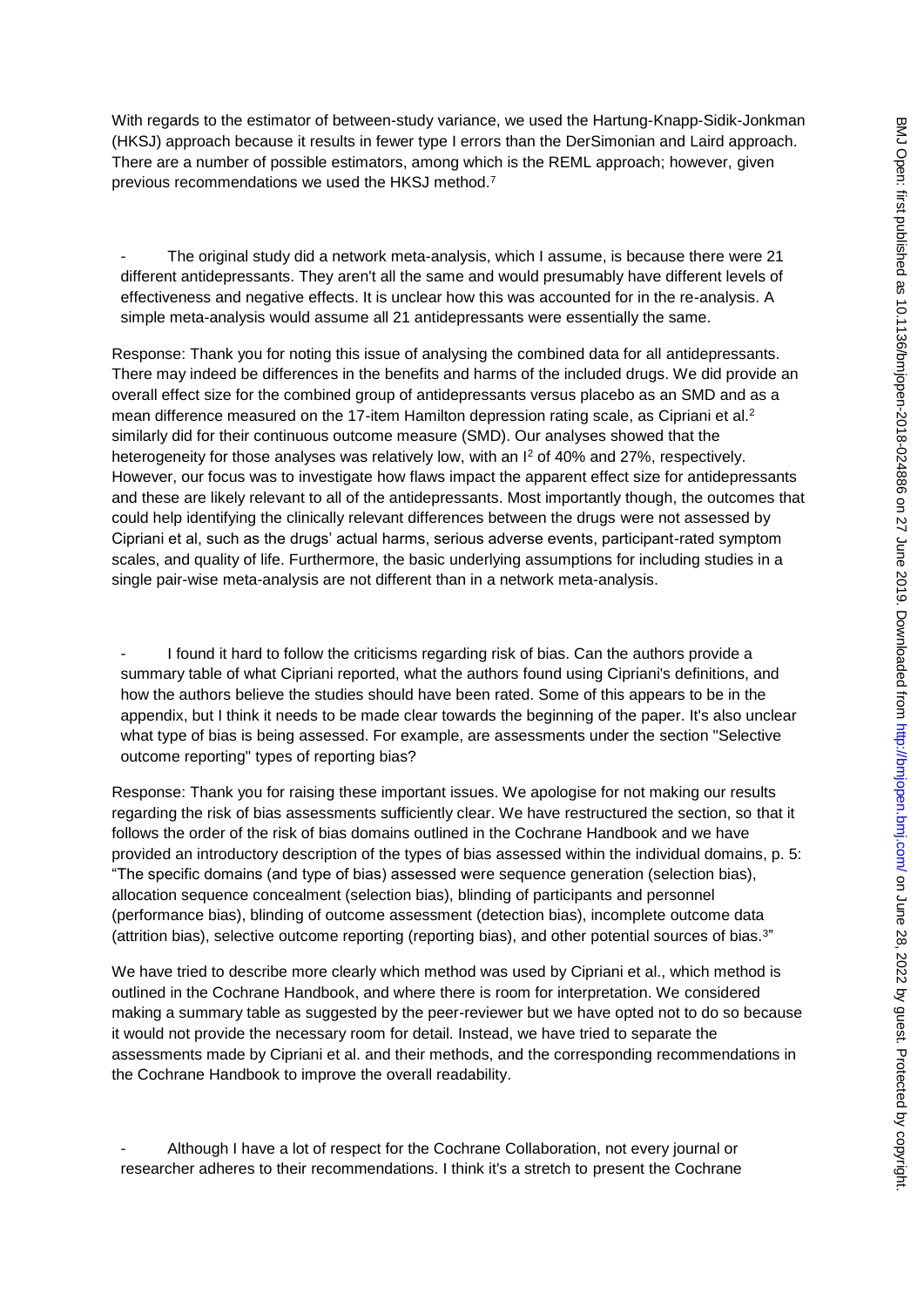Handbook as the "standard" for systematic reviews. It's clearly of very high quality and it's reasonable to compare, for example, GRADE versus what Cipriani did. And, I think the authors have made their point that the Cipriani systematic review would not have met the Cochrane publication standards. But, I don't think it's correct to presume Cipriani should have followed the Cochrane Handbook or that The Lancet should have made them follow it.

Response: Thank you for these valuable comments. It is correct that there are alternative options for risk of bias assessments and for evaluating the certainty of evidence. However, we found it necessary to evaluate whether Cipriani et al. used the method as described in the Cochrane Handbook because the authors explicitly stated to do so. As this is an important point, we have made this clearer from our description of our aims, highlighting that we sought to investigate whether their methods followed the Cochrane Handbook recommendations, p. 4: "Specifically, we wished to investigate how the flaws in the evidence base were addressed, whether the review's assessment of the risk of bias within the included trials and the evaluation of the certainty of evidence were appropriate and followed the authors' stated methods, and whether the conclusion was supported by the evidence."

We have also added information to the beginning of the discussion section, where we outline our main findings, p. 12: "Further, we showed that the outcome data reported by Cipriani et al. differed from the clinical study reports and that their risk of bias assessment did not follow the methods outlined in the Cochrane Handbook."

Is Table 1 really a table? It seems like subsections and text to me.

Response: Thank you for pointing this out. While Table 1 is perhaps not a standard table, we consider it a meaningful way of providing background information on some of the important methodological issues. Furthermore it increases the readability of the manuscript.

# **VERSION 2 – REVIEW**

| <b>REVIEWER</b>        | Adrian Barnett<br>Queensland University of Technology Australia |
|------------------------|-----------------------------------------------------------------|
| <b>REVIEW RETURNED</b> | 17-Sep-2018                                                     |

| <b>GENERAL COMMENTS</b> | This paper highlights frequent problems with randomised trials that<br>examine the benefits of anti-depressants. The authors highlight<br>several problems that mean that the published results likely over-<br>estimate the benefits of treatment. This is troubling given the<br>widespread use of these drugs, and this is an important paper that<br>should be published. |
|-------------------------|-------------------------------------------------------------------------------------------------------------------------------------------------------------------------------------------------------------------------------------------------------------------------------------------------------------------------------------------------------------------------------|
|                         | The authors have had a letter accepted in the same journal as the<br>meta-analyses critiqued in this paper. They state that this paper is<br>more detailed, which is likely given that this is a full paper and the<br>other is a letter. However, it would have been useful to have<br>included their letter as a supplementary file.                                        |
|                         | Minor comments<br>- Section "Blinding of participants, personnel and outcome<br>assessment": "Given these issues, all placebo-controlled trials<br>should arguably be categorised as at least unclear, or perhaps                                                                                                                                                             |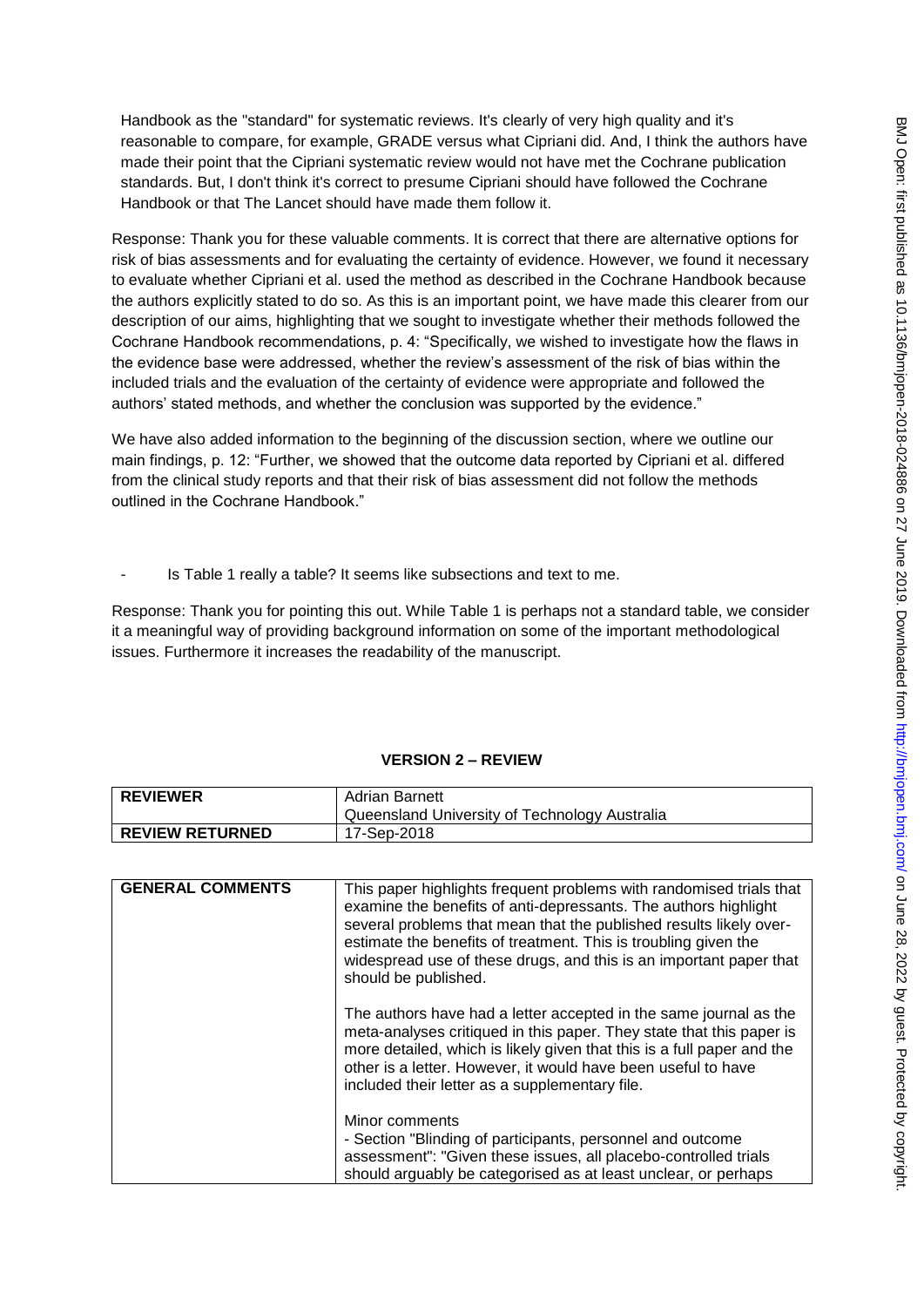| even at high risk of bias." Should say "trials of antidepressants",<br>otherwise this sentence could be taken out of context.<br>- "According to our knowledge, none of their methods are<br>supported by empirical evidence." I can't grasp the meaning of this<br>sentence, and I'm not sure it's needed given that the rest of the<br>paragraph well describes the approaches taken, the problems with<br>those approaches, and some updated results.<br>- "However, that figure was misleading because only four of these |
|-------------------------------------------------------------------------------------------------------------------------------------------------------------------------------------------------------------------------------------------------------------------------------------------------------------------------------------------------------------------------------------------------------------------------------------------------------------------------------------------------------------------------------|
| 12 trials contained". I would use 'incorrect' rather than 'misleading'.                                                                                                                                                                                                                                                                                                                                                                                                                                                       |

## **VERSION 2 – AUTHOR RESPONSE**

Reviewer(s)' Comments to Author:

Reviewer: 1

Reviewer Name: Adrian Barnett

Institution and Country: Queensland University of Technology, Australia

Please state any competing interests or state 'None declared': None declared Please leave your comments for the authors below

This paper highlights frequent problems with randomised trials that examine the benefits of antidepressants. The authors highlight several problems that mean that the published results likely overestimate the benefits of treatment. This is troubling given the widespread use of these drugs, and this is an important paper that should be published.

The authors have had a letter accepted in the same journal as the meta-analyses critiqued in this paper. They state that this paper is more detailed, which is likely given that this is a full paper and the other is a letter. However, it would have been useful to have included their letter as a supplementary file.

Response: We apologise for not enclosing the accepted letter with our revised manuscript. The letter is now published in The Lancet1 and is freely available online on The Lancet's website (https://www.thelancet.com/journals/lancet/article/PIIS0140-6736(18)31783-5/fulltext).

## Minor comments

Section "Blinding of participants, personnel and outcome assessment": "Given these issues, all placebocontrolled trials should arguably be categorised as at least unclear, or perhaps even at high risk of bias." Should say "trials of antidepressants", otherwise this sentence could be taken out of context.

Response: Thank you for this comment. We have changed the sentence accordingly, and it now reads, p. 6: "Given these issues, all placebo-controlled trials of antidepressants should arguably be categorised as at least unclear, or perhaps even at high risk of bias."